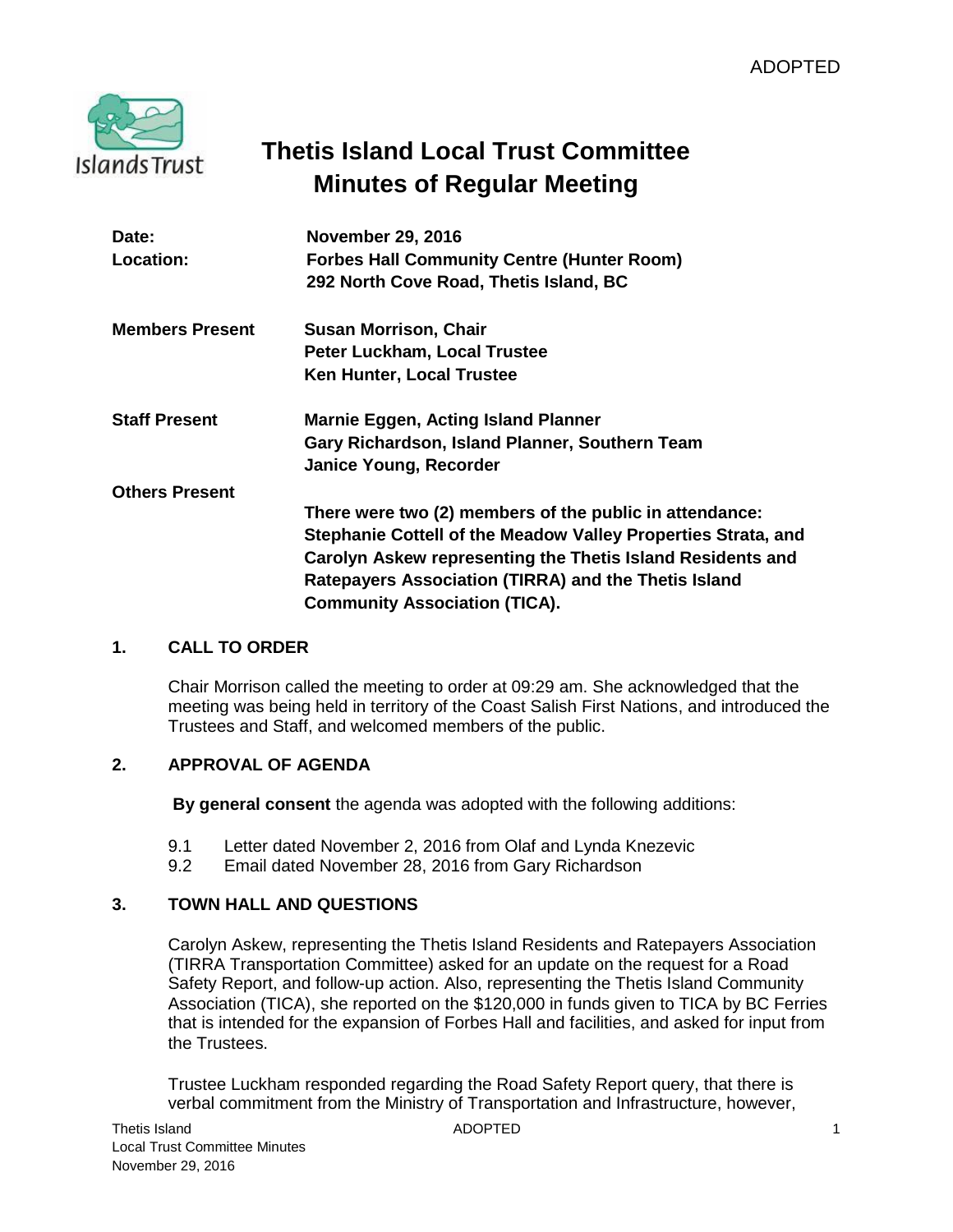nothing in writing. With respect to the hall expansion funds, consider investigating matching funds opportunities.

Stephanie Cottell asked about a Riparian Areas Regulation update for the Meadow Valley Properties, to which Planner Eggen responded that there would be a verbal update.

# **TH-2016-064 It was MOVED and SECONDED**

that the Thetis Island Local Trust Committee ask staff to make a follow-up call to the Ministry of Transportation and Infrastructure regarding the request for a safety audit of the roads on Thetis Island, as there is concern for public safety.

# **CARRIED**

# **4. COMMUNITY INFORMATION MEETING - None**

## **5. PUBLIC HEARING - None**

#### **6. MINUTES**

## **6.1 Local Trust Committee Minutes dated October 11, 2016 for adoption**

**By general consent** the minutes were adopted with the following amendments:

- Item 1: Add a final sentence, "Introductions occurred as members of the public joined the meeting."
- Item 12.6: Delete, at the end of the third bullet, "regarding the Biosphere project."

#### **6.2 Section 26 Resolutions-Without-Meeting Report - None**

#### **6.3 Advisory Planning Commission Minutes – None**

## **7. BUSINESS ARISING FROM MINUTES**

**7.1 Follow-up Action List dated November 21, 2016**

Received.

#### **8. DELEGATIONS – None**

#### **9. CORRESPONDENCE**

Received.

# **10. APPLICATIONS AND REFERRALS**

## **10.1 TH-RZ-2015.1 (Penelakut Seafoods Ltd.)**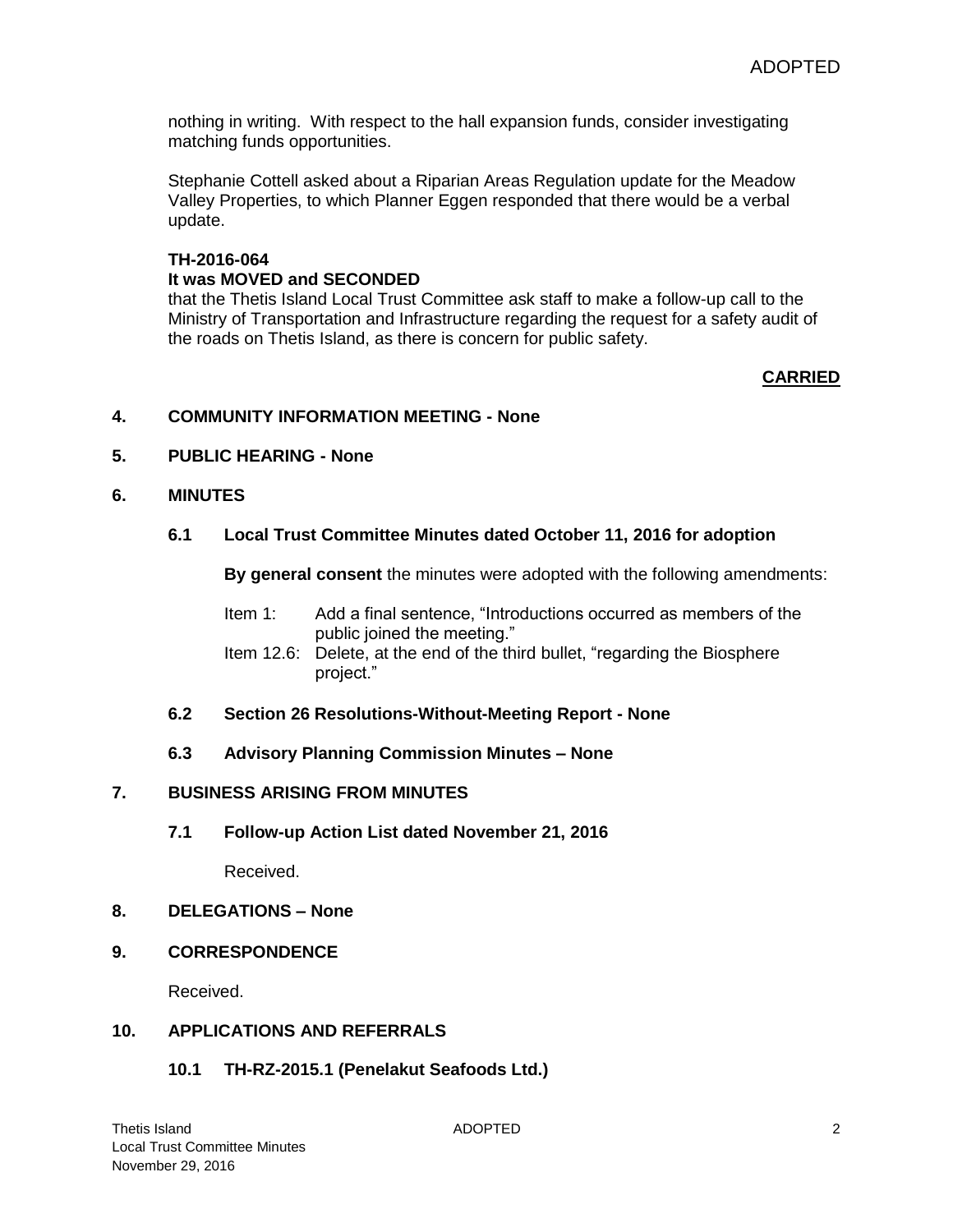#### 10.1.1 Staff Report dated November 29, 2016

Planner Eggen presented the report regarding application by Penelakut Seafoods to rezone land to permit mariculture. Discussion followed.

# **TH-2016-065 It was MOVED and SECONDED**

that the Thetis Island Local Trust Committee Bylaw No. 96, cited as "Thetis Island Official Community Plan, 2011, Amendment No. 1, 2015", be adopted.

# **CARRIED**

# **TH-2016-066 It was MOVED and SECONDED**

that the Thetis Island Local Trust Committee Bylaw No. 97 cited as "Thetis Island Land Use Bylaw, 2011, Amendment No. 1, 2015", be read a third time.

#### **CARRIED**

# **TH-2016-067 It was MOVED and SECONDED**

that the Thetis Island Local Trust Committee Bylaw No. 97 cited as "Thetis Island Land Use Bylaw, 2011, Amendment No. 1, 2015", be forwarded to the Secretary of the Islands Trust for approval by the Executive Committee.

## **CARRIED**

## **10.2 TH-RZ-2015.2 (Hardy Granite Quarries Ltd.)**

## 10.2.1 Staff Report dated November 29, 2016

Planner Eggen presented the report regarding application by Hardy Granite to rezone a marine area to allow barge facilities. Discussion followed.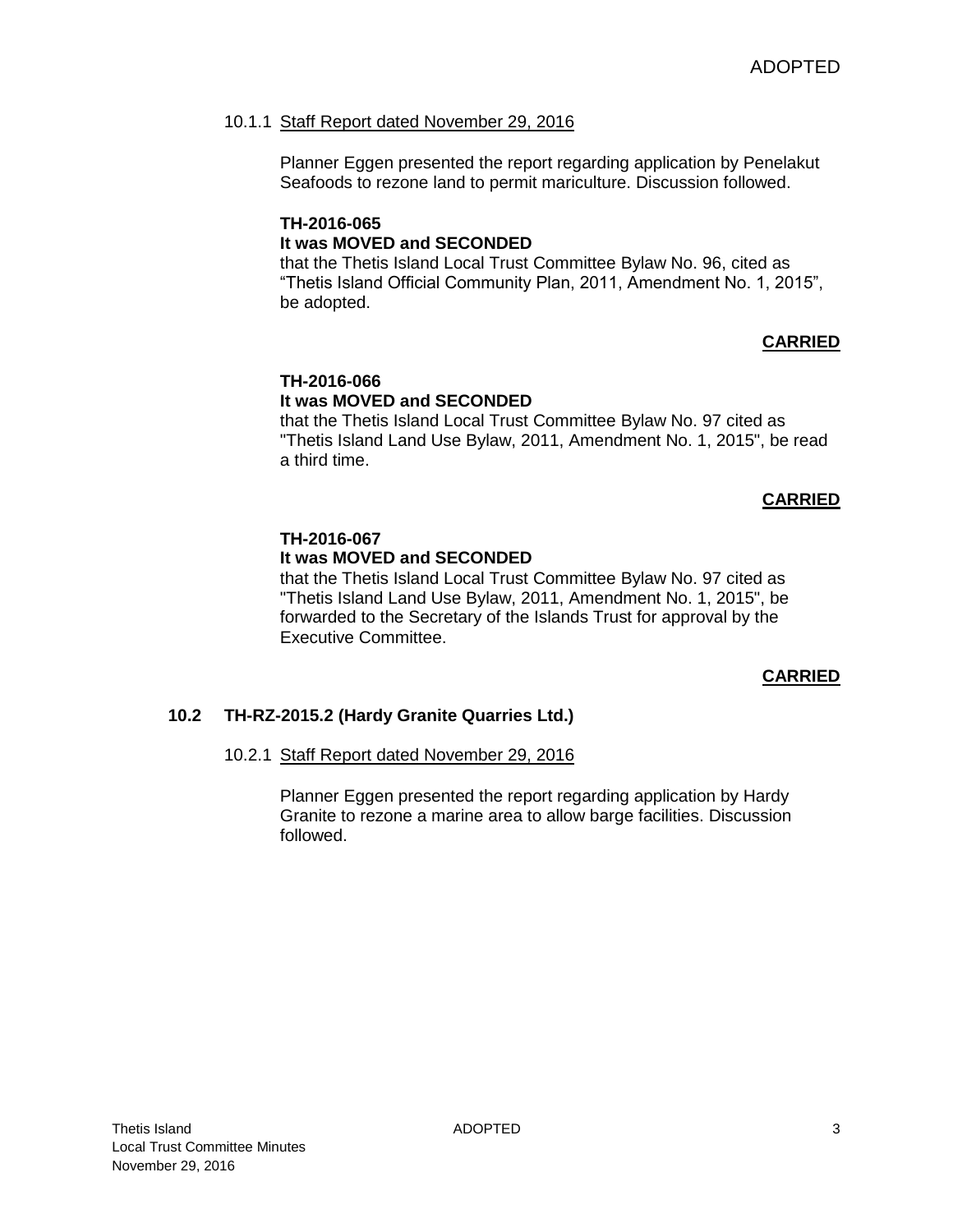## **TH-2016-068**

**It was MOVED and SECONDED** that the Thetis Island Local Trust Committee **Bylaw No. 98 cited as "Valdes Island Rural Land Use Bylaw, 1998, Amendment No.1, 2016" be amended as follows:**  i. Section 2.1 is deleted in its entirety and replaced with the following:

2.1 Schedule "A" is amended by inserting the following new subsection and text, and by making such alterations to Schedule "A" to Bylaw No. 42 as are required to effect this change:

# **5.2.13 Marine Barge Facility (W7) Zone**

The following uses and no others are permitted in the (W7) Zone:

- Barge loading and unloading
- Aids to marine navigation
- Moorage to buoys associated with use of adjacent upland parcel

## **CARRIED**

#### **TH-2016-069**

**It was MOVED and SECONDED** that the Thetis Island Local Trust Committee Bylaw No. 98 cited as "Valdes Island Rural Land Use Bylaw, 1998, Amendment No. 1, 2016" be read a first time as amended.

## **CARRIED**

## **10.3 TH-DVP-2015.2 (Trincomali Holdings Ltd.)**

## 10.3.1 Staff Report dated November 17, 2016

Planner Richardson presented the report regarding Development Variance Permit application TH-DVP-2015.2, from Dan A. J. Wickham, Director and Shareholder of Trincomali Holdings, to permit a seawall structure within zero metres of a rear lot. Discussion followed.

## **TH-2016-070**

**It was MOVED and SECONDED** that the Thetis Island Local Trust Committee consider issuance of TH-DVP-2015.2 when:

- a) mitigation measures recommended in the Impact Assessment Report dated July 15, 2016 prepared by JPH Consultants are carried out to the satisfaction of the Planner;
- b) First Nations concerns are addressed to the satisfaction of the Local Trust Committee;
- c) a signed survey prepared by a Registered BC Land Surveyor is provided showing the location of the seawall structure.

## **CARRIED**

## **10.4 Salt Spring Island Local Trust Area Bylaw Referral**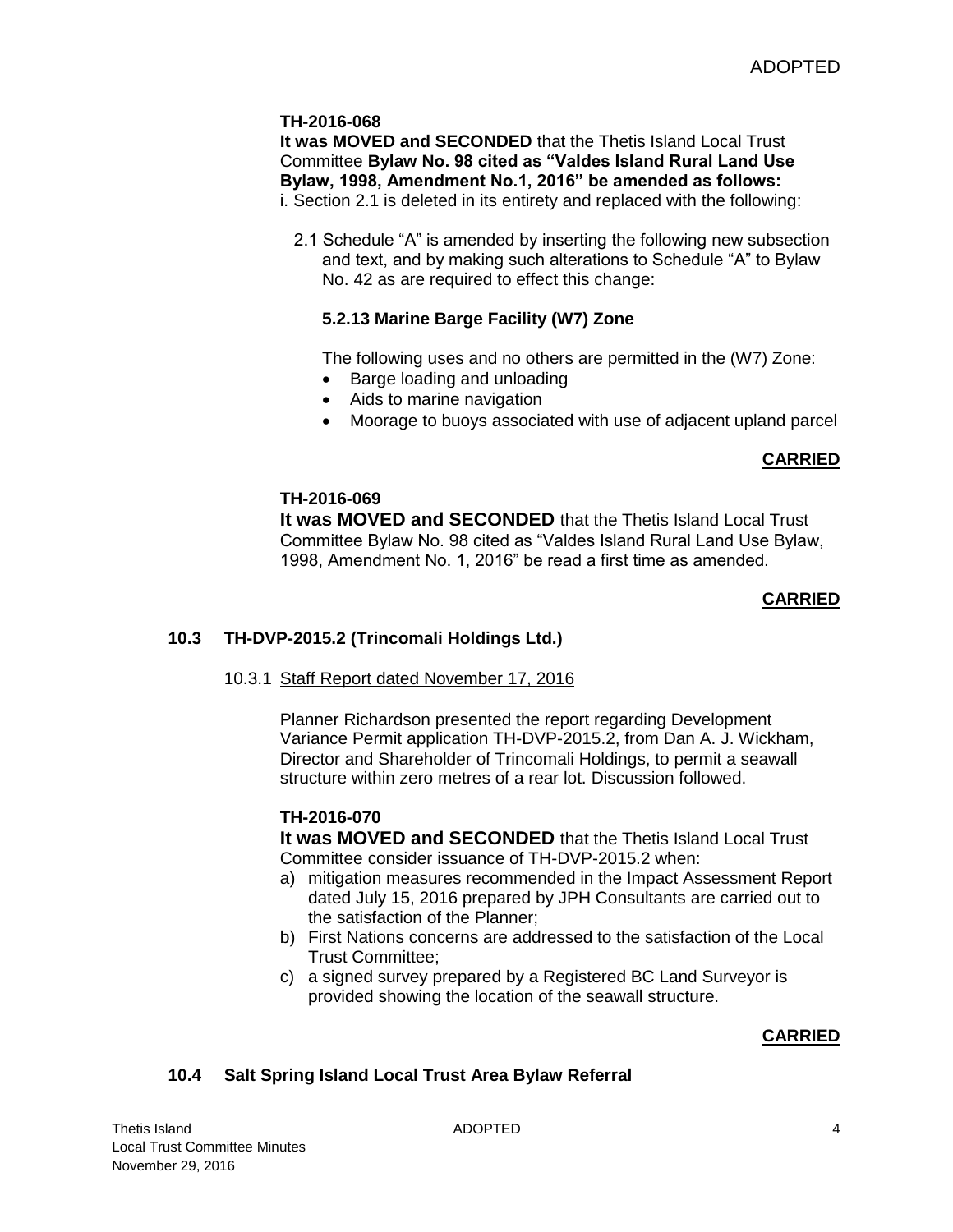## 10.4.1 Request for Response for Bylaw No. 497

**TH-2016-071 It was MOVED and SECONDED** that in response to Salt Spring Island Trust Area Bylaw Referral for Bylaw No. 497, the Thetis Island Trust Committee states that its interests are unaffected.

# **CARRIED**

## **11. LOCAL TRUST COMMITTEE PROJECTS**

#### **11.1 Riparian Areas Regulation**

#### 11.1.1 Verbal Update

Planner Eggen gave a verbal update regarding Riparian Areas Regulation and reported that staff is still waiting for response from the Ministry.

#### **12. REPORTS**

#### **12.1 Work Program Reports**

12.1.1 Top Priorities Report dated November 21, 2016

Received.

12.1.2 Projects List Report dated November 21, 2016

Received.

#### **12.2 Applications Report dated November 21, 2016**

Received.

## **12.3 Trustee and Local Expense Report dated September, 2016**

Received. Discussion followed.

## **12.4 Adopted Policies and Standing Resolutions - None**

#### **12.5 Local Trust Committee Webpage**

Post Shoreline Protection Publication.

## **12.6 Chair's Report**

Chair Morrison reported on the following:

 Many meetings in preparation for Trust Council Quarterly Meeting on Salt Spring Island, December 6-8, 2016 meetings.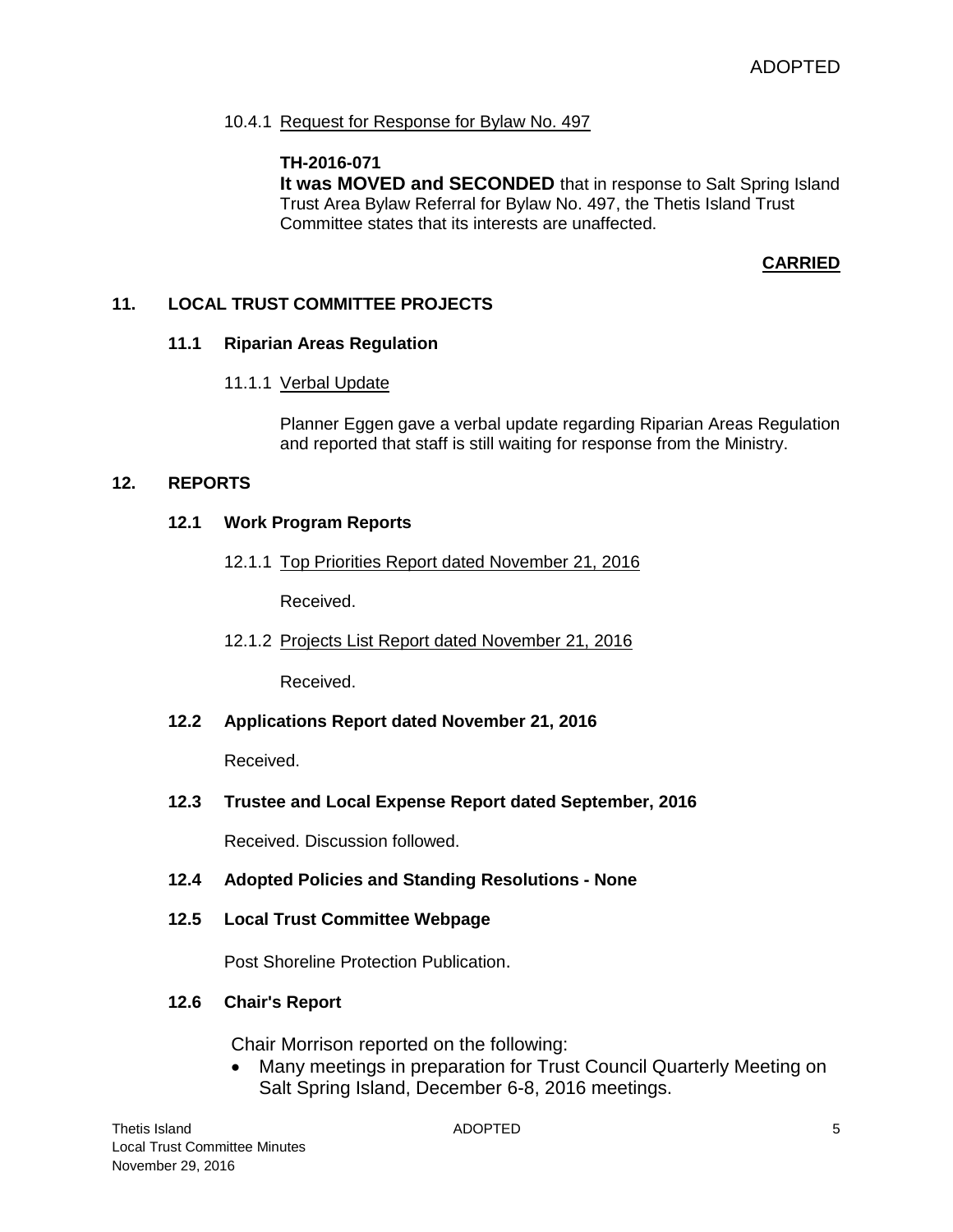• Trust Fund Board Update.

# **12.7 Trustee Reports**

Trustee Hunter reported on the following:

- Bylaw enforcement concerns.
- Ongoing gas pipeline issue.

Trustee Luckham reported on the following:

- Many meetings to discuss packages coming through to Trust Council.
- Local Thetis Island Nature Conservancy (ThINC) campaign amazing wave of interest and pledging.

## **12.8 Electoral Area Director's Report - None**

**12.9 Trust Fund Board Report - None**

## **13. NEW BUSINESS**

**13.1 Shoreline Protection**

13.1.1 Memorandum dated November 18, 2016

## **TH-2016-072**

**It was MOVED and SECONDED** that the Thetis Island Trust Committee contribute \$500 for printing the Shoreline Report from the communications budget for distribution on Thetis Island.

## **CARRIED**

Review and discussion of this publication; copies to be available in the Library.

## **14. UPCOMING MEETINGS**

**14.1 Next Regular Meeting Scheduled for Tuesday, February 21, 2017 at 9:30 am at the Forbes Hall Community Centre (Hunter Room), 292 North Cove Road, Thetis Island, BC**

## **15. TOWN HALL**

Comment on the excellent Shoreline Report publication.